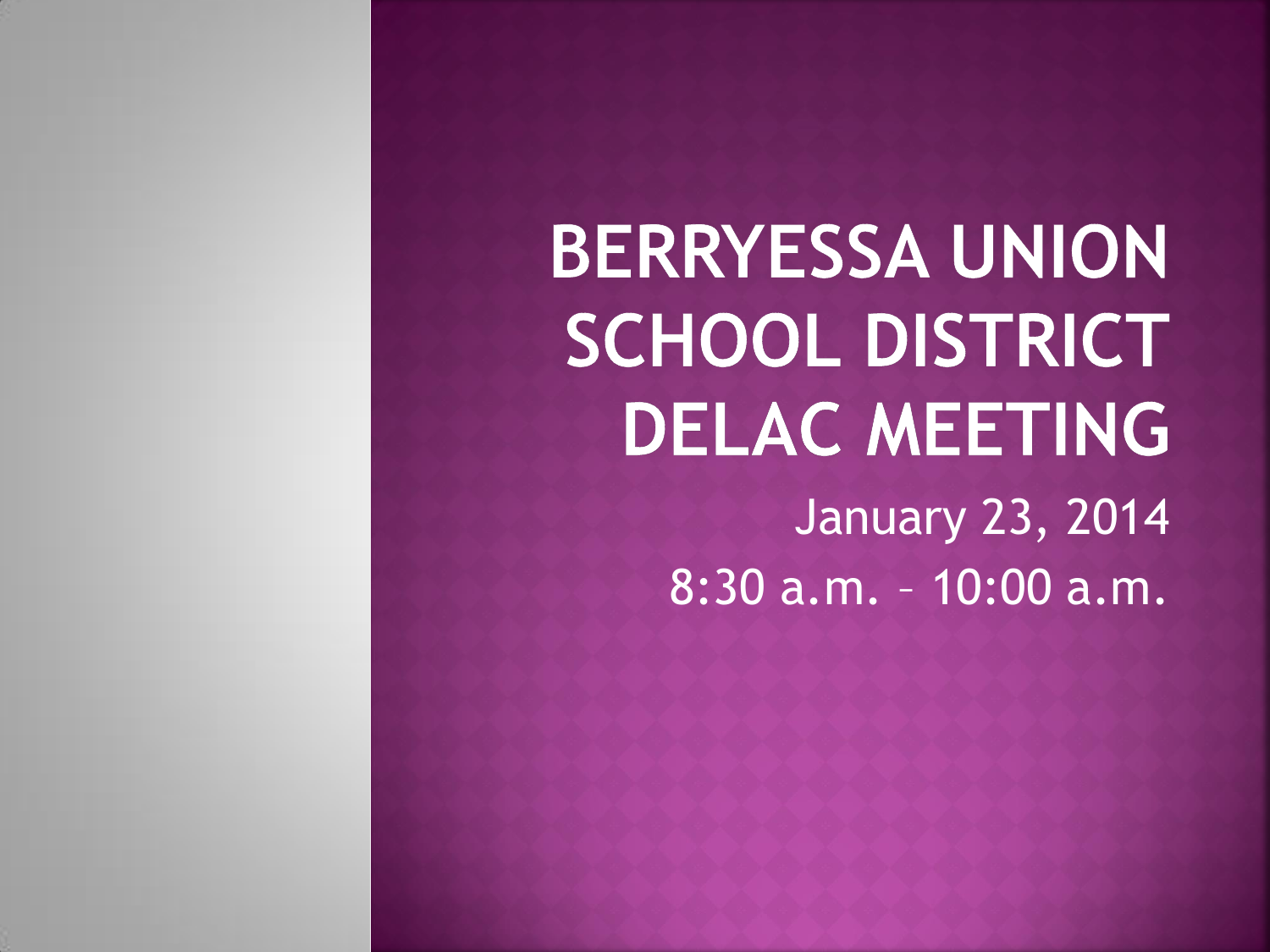### WELCOME ACTIVITY

#### Inside-Outside line

- 1. Make 2 lines, equal in length, facing each other.
- 2. Listen for the question, then you will have 2 minutes to share with your partner, one minute per person.

Use the sentence frame…

*"During the winter break, one special memory was…"*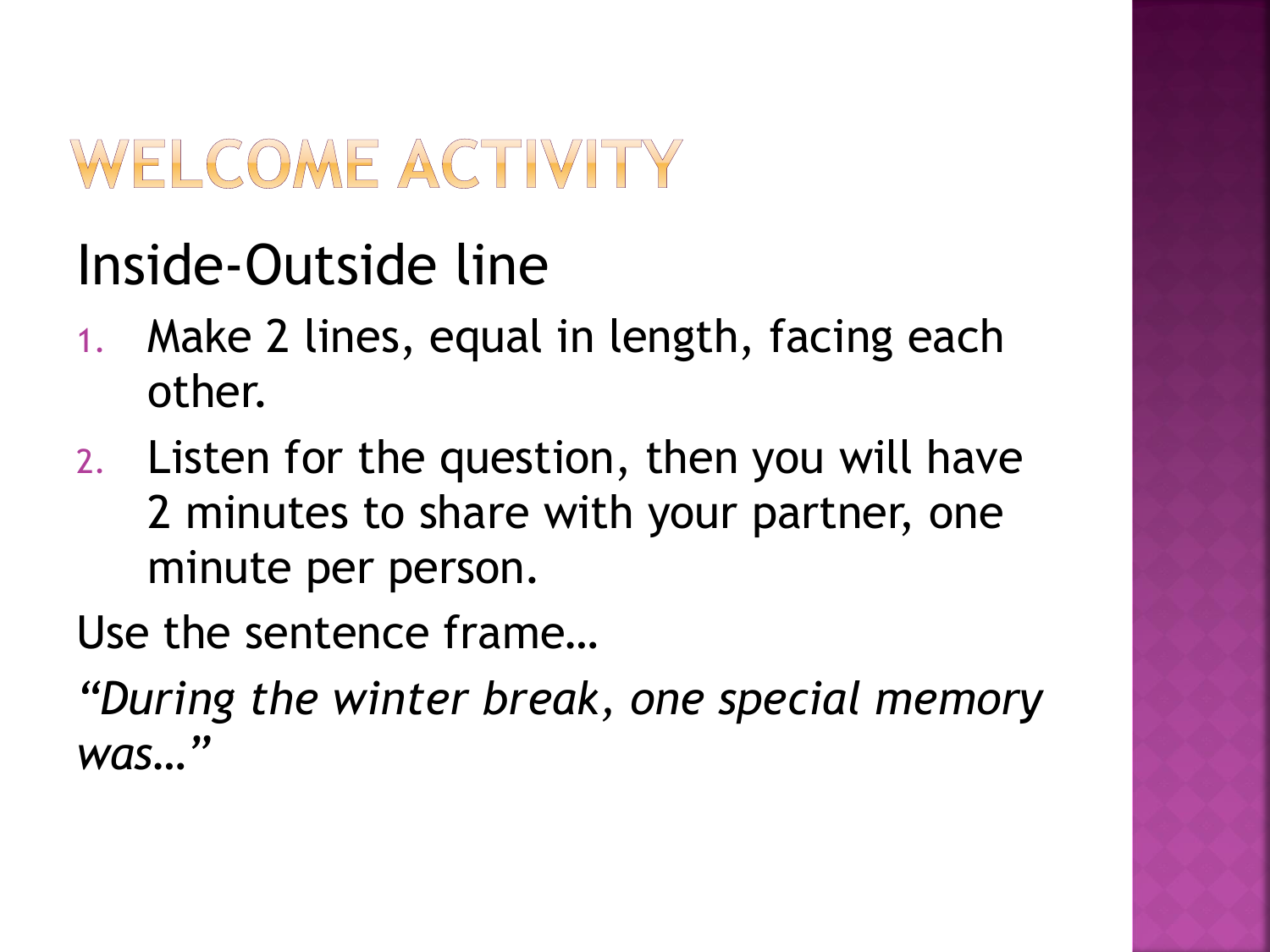CALIFORNIA ENGLISH LANGUAGE DEVELOPMENT TEST (CELDT) What is it?

Which students take CELDT?

What is on the test? (4 Domains)

 What is a performance level? (Performance Descriptors)

 $\bullet$  How do you read a student report?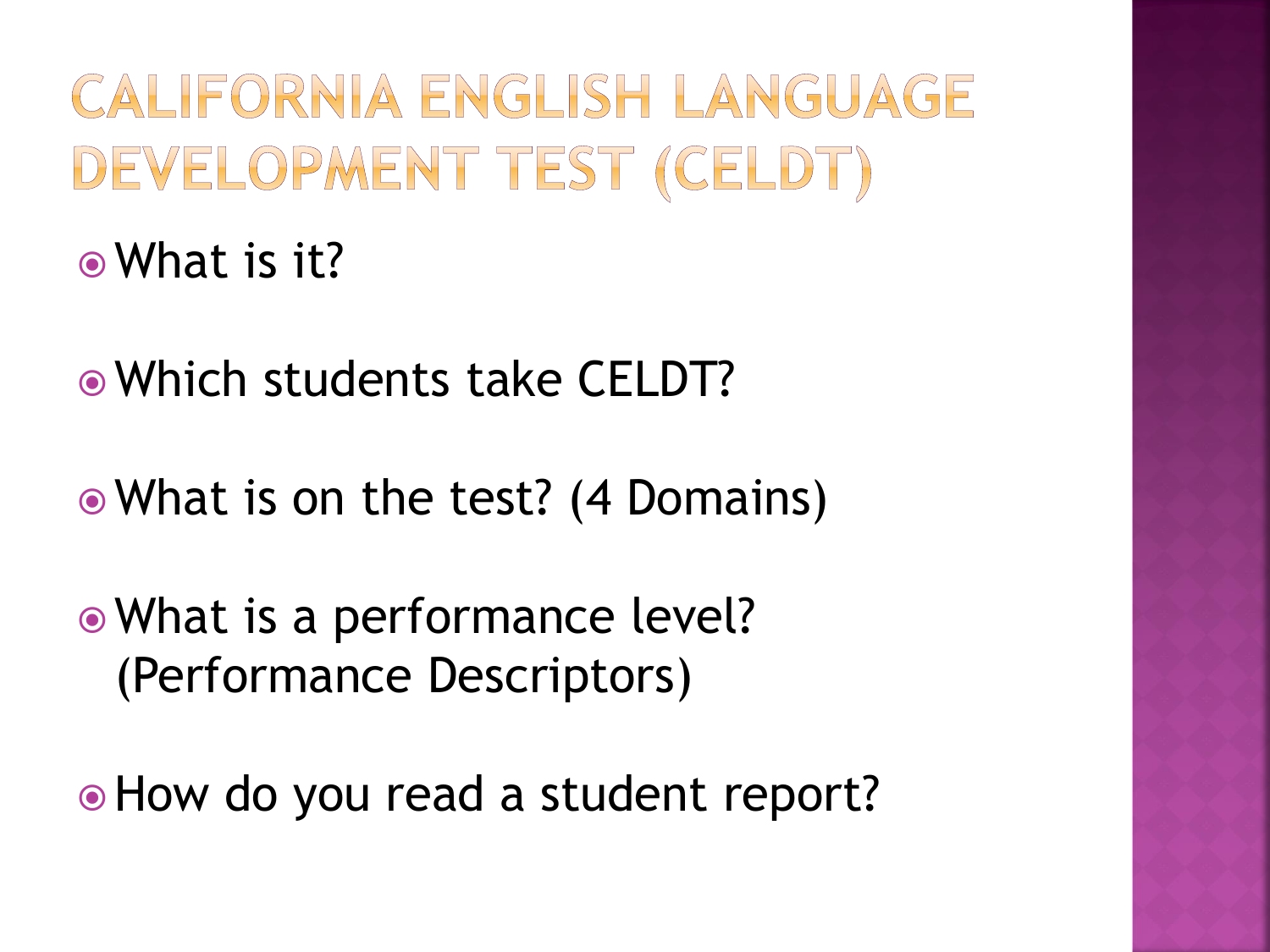#### **EL Annual Progress in Learning English (AMAO1) and Attaining English Proficiency (AMAO2) based on CELDT**

|           | AMAO 1                | AMAO 1 | AMAO 2b<br>$($ >5 years $)$ | AMAO 2b<br>$($ >5 years $)$ | AMAO 2a<br>(<5 years) | AMAO 2a<br>( |
|-----------|-----------------------|--------|-----------------------------|-----------------------------|-----------------------|--------------|
|           | $%$ meeting<br>target | Target | $%$ meeting<br>target       | Target                      | $%$ meeting<br>target | Target       |
| 2011-2012 | 75.0 %                | 56.0 % | 66.8%                       | 45.1 %                      | 44.4 %                | 20.1 %       |
| 2012-2013 | 72.5 %                | 57.5 % | 68.5 %                      | 47.0 %                      | 42.9 %                | 21.4 %       |

#### **English Learner Subgroup Percent Proficient on CST in ELA and Math (AMAO3)**

|         | <b>BUSD EL</b> | <b>BUSD</b> | AMAO <sub>3</sub> | <b>BUSD EL</b> | <b>BUSD</b> | AMAO <sub>3</sub> |
|---------|----------------|-------------|-------------------|----------------|-------------|-------------------|
|         | Subgroup       | Overall     | <b>Target</b>     | Subgroup       | Overall     | Target            |
|         | (ELA)          | (ELA)       | (ELA)             | (Math)         | (Math)      | (Math)            |
|         |                |             |                   |                |             |                   |
| 2009-10 | $60.5\%$       | 61.3%       | 56.8%             | 65.8%          | 60.8%       | 58.0%             |
| 2010-11 | 64.7%          | 64.6%       | $67.6\%$          | 71.2%          | 66.0%       | 68.5%             |
| 2011-12 | 64.9%          | 67.4%       | 78.4%             | 69.4%          | 66.4%       | 79.0%             |
| 2012-13 | 62.9%          | 66.5 %      | 89.2%             | 69.1%          | 67.4%       | 89.5%             |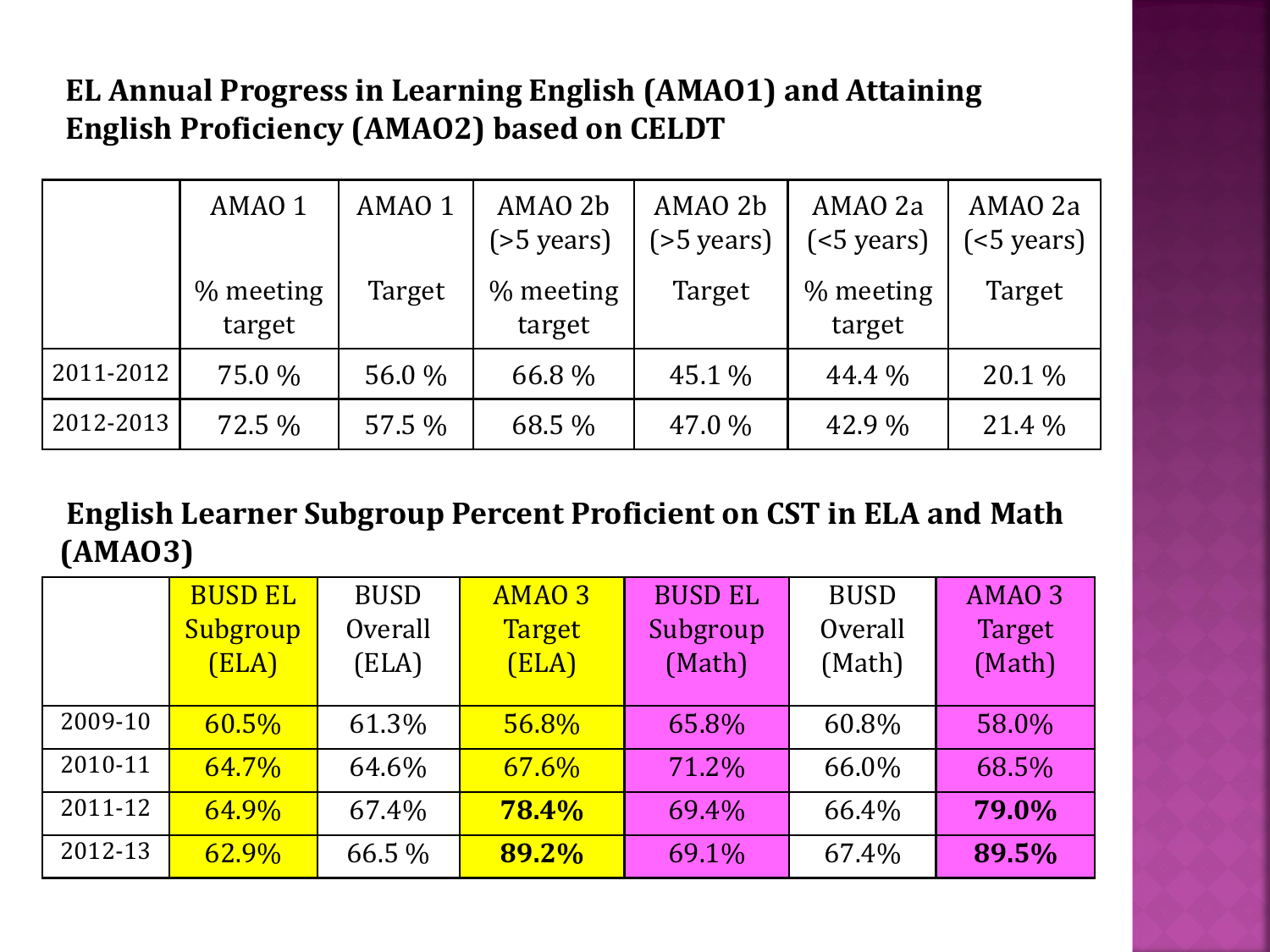### DEDICATED ENGLISH LANGUAGE DEVELOPMENT (ELD)

#### • Daily instruction

- **30 minutes (K)**
- $\blacksquare$  45 minutes (1<sup>st</sup> 5<sup>th</sup>)
- One period of ELA/ELD (6<sup>th</sup> 8<sup>th</sup>)
- Planned English language instruction with differentiation based on student's CELDT level
- Develop fluency in oral and written English

Develop academic language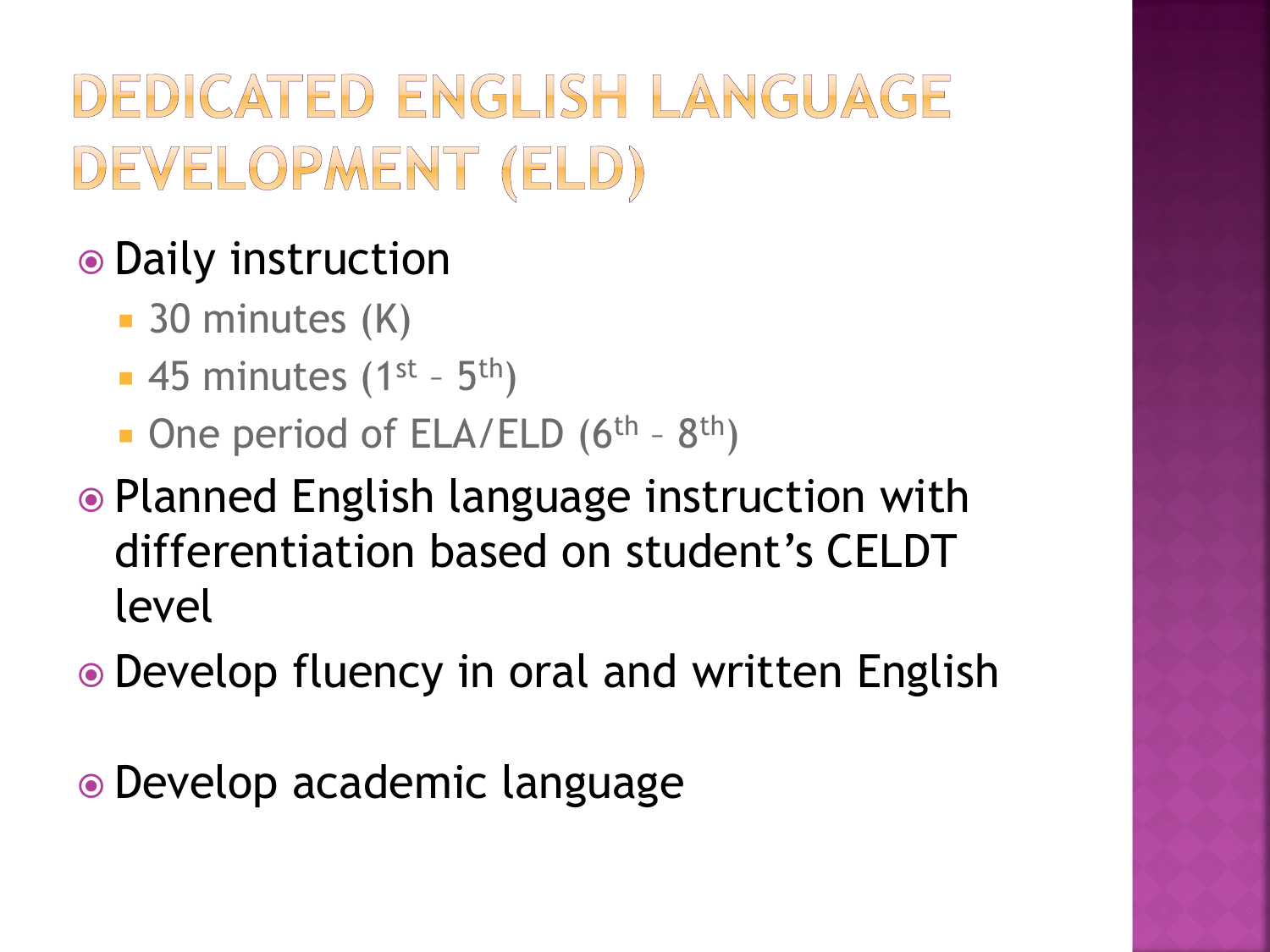### EDUCATORS HAVE A DUAL OBLIGATION TO ENGLISH LEARNERS

 Provide meaningful access to grade-level academic content via appropriate instruction

 Develop students' academic English language proficiency

*Interconnected, not separate Simultaneous, not sequential*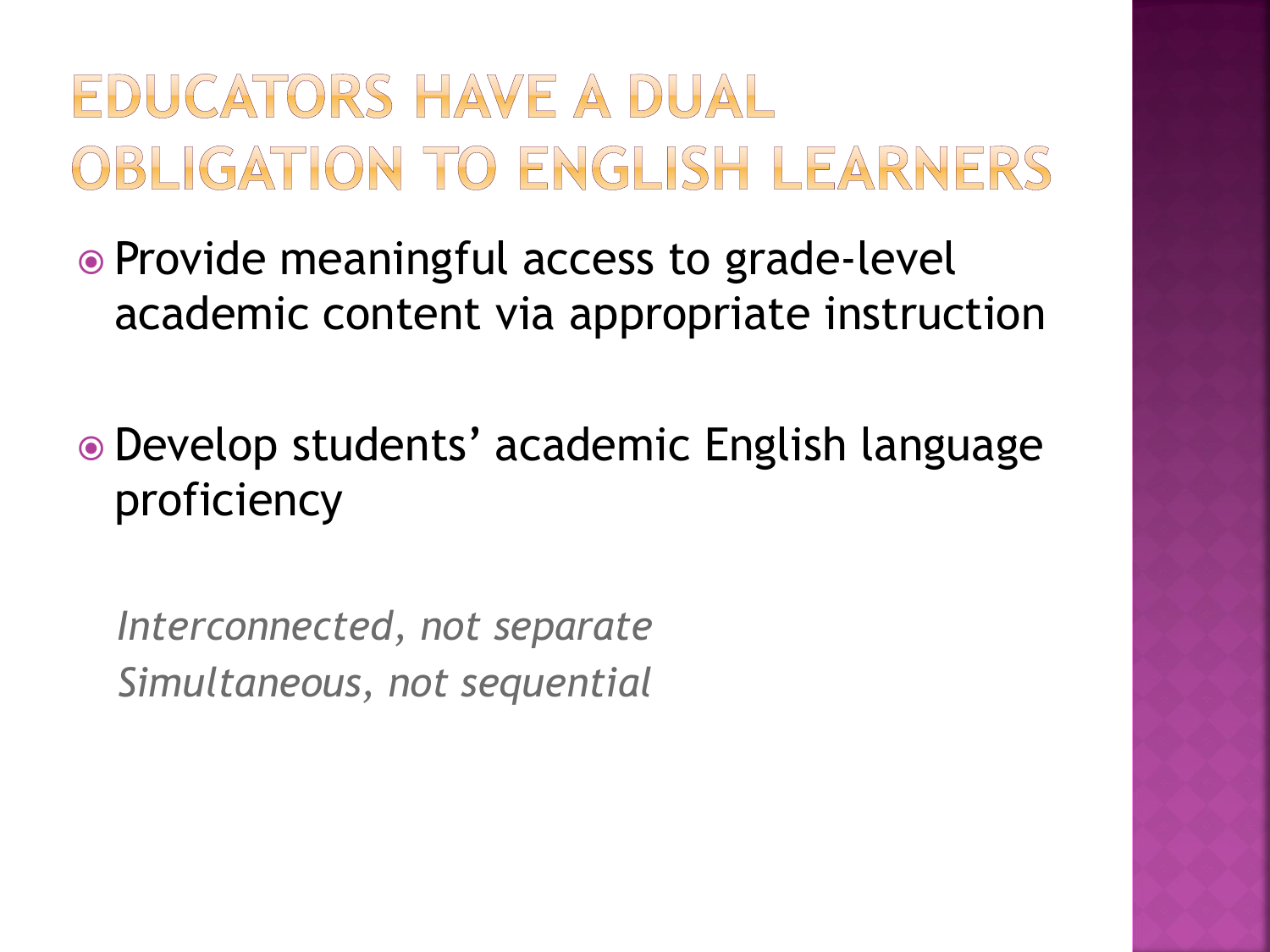#### EXAMPLE: TEXT RECONSTRUCTION

- 1. Read the text aloud while students **just listen**.
- 2. Read the text a second time while students **listen for key words and phrases**.
- 3. Read the text a third time while students **listen and take notes.**
- 4. Have students **discuss** their notes with a partner and **work together to reconstruct the text.**
- 5. Show the original text to students. **Point out key language features**. Invite students to discuss similarities/differences between their text and the original.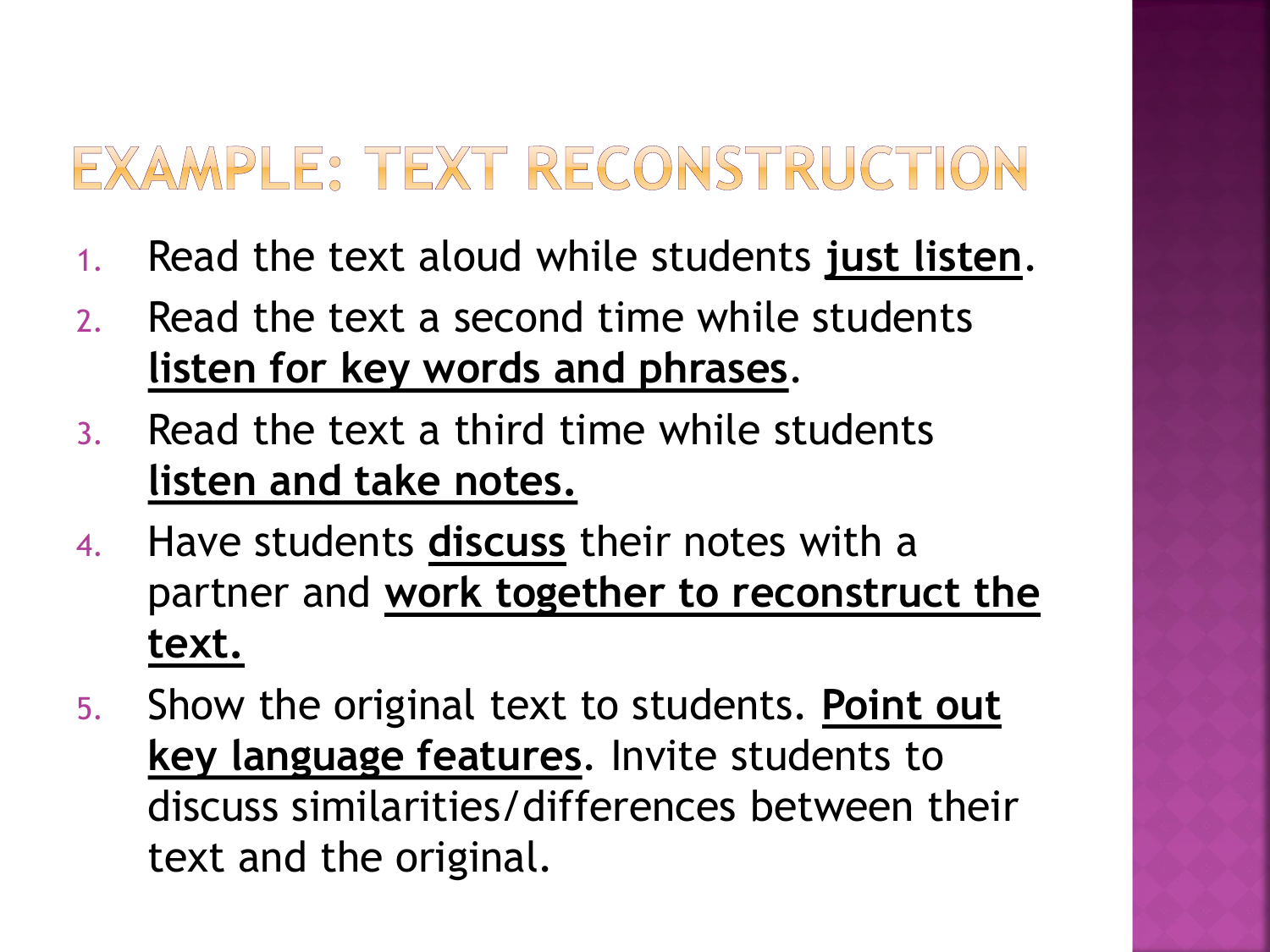# TIME TO REFLECT

## 3 Sentence Wrap-Up

In three sentences or less, summarize the most important information discussed today that you will bring back to your school site.